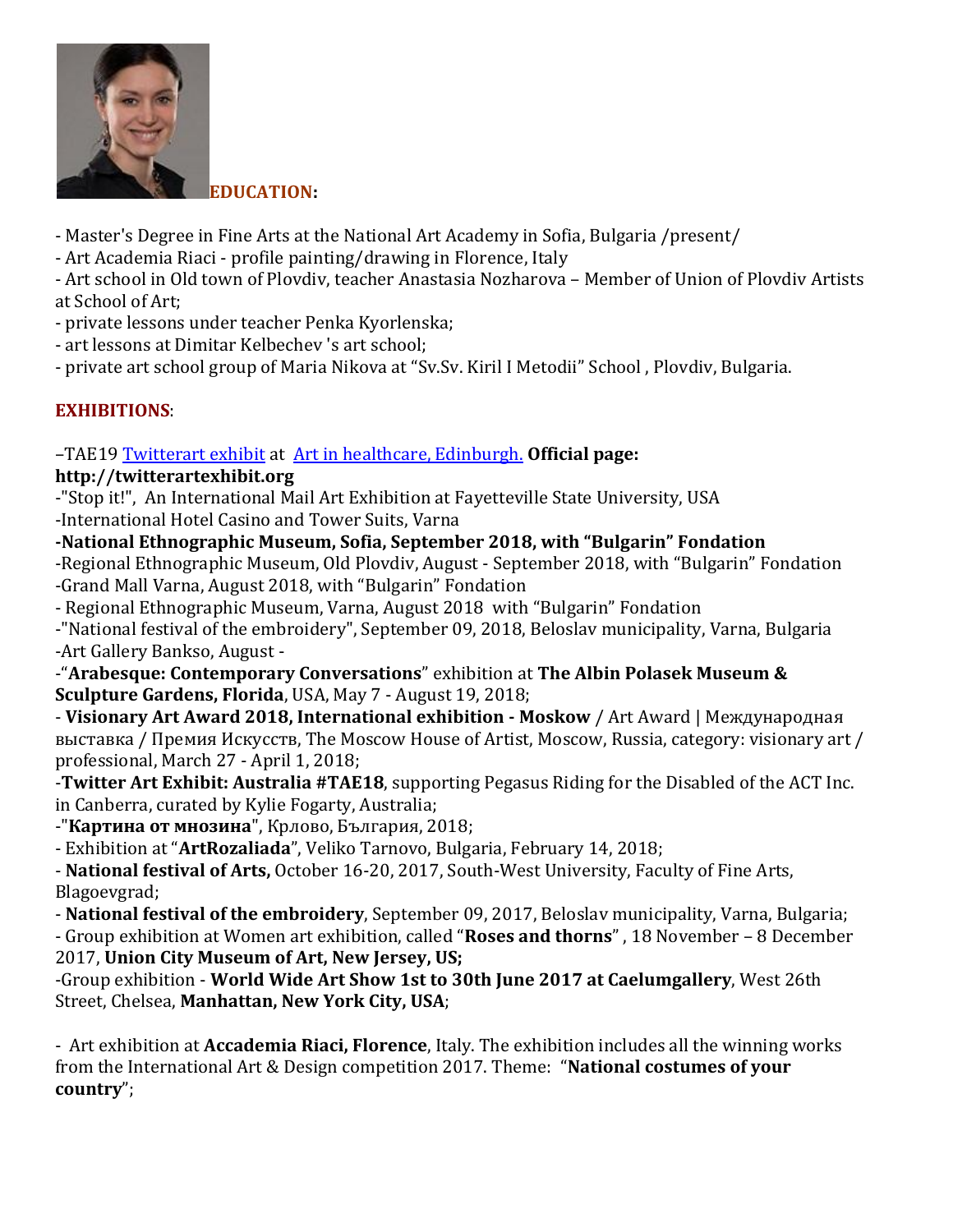- International **Art Show summer 2016** 22 July – 31 August at **Flyer Art Gallery**, via Palermo 77, Rome, Italy;

-Group exhibition at on-line **Heaven Art Gallery** USA, May 2017;

- Solo exhibition "**Impression**" at Gallery Art Café J., September 1, 2017 - September 10, 2017, Sofia, Bulgaria;

- **Ruse Art Gallery - Alianz Bulgaria**, Ministry of the Culture contest, 11.04-03.05.2017;

- Group exhibition at **Heaven art Gallery**, USA - on-line exhibition, May 2017 ;

- Group exhibition at **Gallery Art Café J**., "**Rooster**" March 01-March 10, 2017, Sofia, Bulgaria;

- Group exhibition at **Colors of humanity - "Skies**" on-line exhibition, March 2017;

- Group exhibition at **Los Angeles Art Guide - "Paint Your City**" on-line exhibition, Jan. 1, 2017 - Dec. 31, 2017;

- Group Exhibition at Contemporary Art Gallery Online "No Theme", Paintings category, Nov. 1, 2016 - Nov. 30, 2016;

- Group exhibition at **Light Space & Time Online Painting Category - "All Women**", Jan. 1, 2017 - Jan. 30, 2017, Jupiter, Florida;

- Group exhibition at **Light Space & Time - "the SeaScapes Art Exhibition**", Nov. 1, 2016 - Nov. 30, 2016, Jupiter, Florida;

- Miami Art Weeks in December 2016 USA – during **Art Basel Miami - part of ARTBOX.PROJECTS Miami 1.0 f**rom 30th November to 4th December;

- Group exhibition at Orlando public library during "**The Genius of Women" March 2016 art competition from the category "International artists"**, organized by **Women in Arts Inc., Orlando Florida**, USA;

- Solo exhibition at "**Interhotel Veliko Tyrnovo**", Bulgaria - Oil on canvas, May-June, 2011;

- Two Person exhibition at **Bulgarian National Radio**, Oil on canvas media, April, 2011;

- **National Assembly of the Republic of Bulgaria "Music in colours"**, Two Persons Exhibition, Oil on canvas media, March, 2011;

- **The Central Military Club, charity purpose exhibition - auction**, December, 2010, Bulgaria;

- Two persons exhibition at **Bogoridi Art Gallery**, Bourgas, Oil on canva, October, 2010;

- Group exhibition at the "**Alliance Française Hall**", Plovidv, Bulgaria, 1994

#### **CATALOGS/Magazines**:

The Official Catalog of the International exhibition **"Visionary Art Trip & Award" 2018**